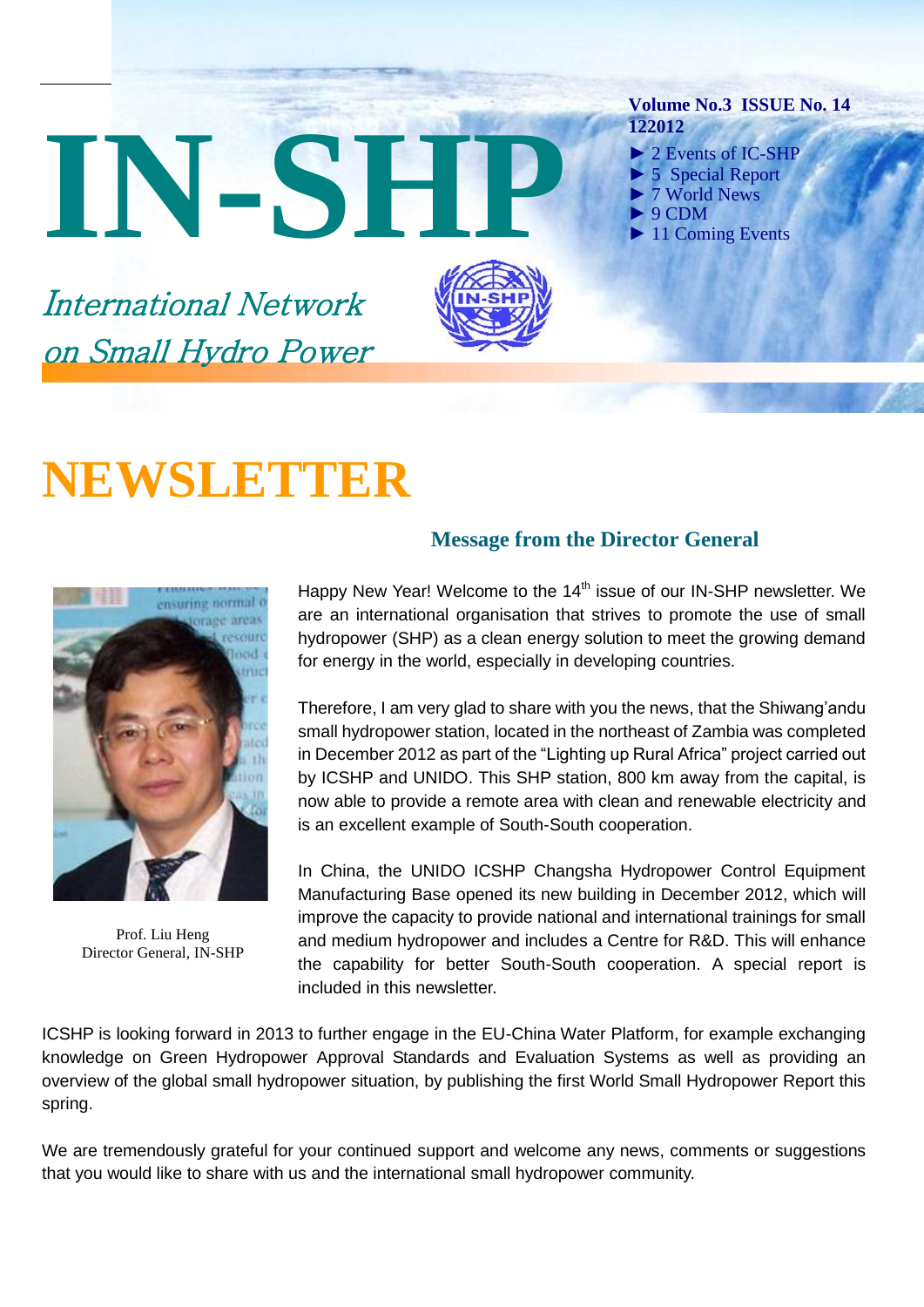# **Events of IC-SHP**

- **1. President and Ambassador of Zambia Attended the Completion Ceremony of Shiwang'andu Station**
- **2. Prof. Liu Heng Attended the 2012 Global South-South Development Expo**
- **3. The Ambassador of Austria to the PRC visited ICSHP**

#### **President and Ambassador of Zambia Attended the Completion Ceremony of Shiwang'andu Station**



From left to right: Zhou Xiaoou, the Ambassador of China to Zambia, President Satta and the first president Kaunda.

On December 5, 2012, the completion ceremony of Shiwang'andu small hydropower station was held in Muchinga Province of Zambia. Current president Sata and the first president Kaunda of Zambia appeared in person. Besides, over 1000 people including the Ambassador of China to Zambia, the Minister of Mines, Energy and Water Development, senior representative of UNIDO and other important representatives from many organizations attended the ceremony.

Shiwang'andu small hydropower station is located in Muchinga Province, the northeast of Zambia, 800 km away from the capital. Since the independence of Zambia in 1964, this area had been without electricity but relying on diesel oil or other mineral energy. With the support of UNIDO, the Zambian government will construct renewable energy generation projects based on independent grid, in order to deal with climate change and reduce the carbon emission. Shiwang'andu station is one of the successful completed projects. It is also a part of the "Lighting up Rural Africa" project carried out by ICSHP and UNIDO.



Prof. Liu Heng and Mr. Kaunda, the first president of Zambia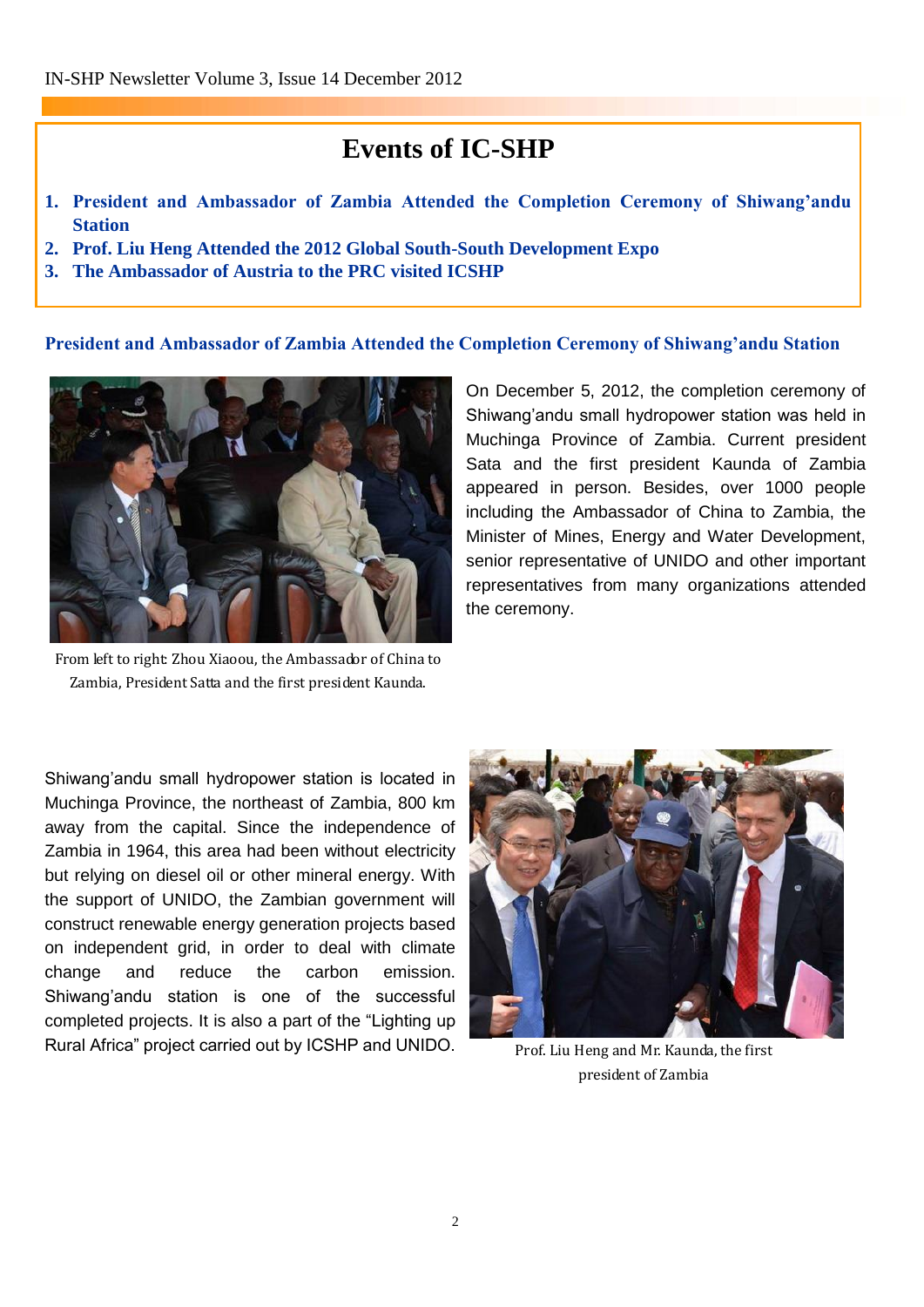#### IN-SHP Newsletter Volume 3, Issue 14 December 2012

Mr. Satta, Zambia's president was highly complimentary about the impact of this project. The station not only supplies electricity to local schools, clinics and farms, but also promotes rural electrification and reduces the dependence on firewood. It plays an important role in promoting tourism, increasing employment and attracting investment. Mr. Satta indicated that the Zambian government would rapidly develop small hydropower in order to improve the national power supply situation. The



representative of UNIDO also gave a speech to praise the Zambian government to positively develop the renewable energy. He also said that Shiwang'andu station would be a sample for other developing countries to carry out south-south cooperation.



Shiwang'andu station is co-funded by Global Environment Facility (GEF) and Zambia Power corporation, supported by UNIDO and constructed by ICSHP. The total installed capacity is 1MW with two 500KW units. Its construction started in April 2011 and was completed on December 5, 2012. Zambia national television, news and websites all reported this spectacular event.

#### **Prof. Liu Heng Attended the 2012 Global South-South Development Expo**



The United Nations Industrial Development Organization (UNIDO) hosted and co-organized jointly with the United Nations Development Programme (UNDP) from 19- 23 November 2012 the fifth annual Global South-South Development Expo (GSSD Expo) at the Hofburg

Palace in Vienna, Austria. Prof. Liu Heng, Director General of ICSHP was invited to attend this event.

Created in 2008 and being the first exhibition of its kind "from" and "for" the South, the GSSD Expo showcases successful Southern-grown development solutions (SDSs) aimed at addressing the need to meet the Millennium Development Goals (MDGs). In line with its mission, the UN GSSD Expo focused this year on "Energy and Climate Change: Inclusive Partnerships for Development". During the five-day event, tangible and innovative solutions were presented and revealed how governments as well as the civil society from the Southern countries are expanding their access to energy, while simultaneously combating climate change, as well as global health pandemics and the lack of social protection for vulnerable populations. Within this context, UNIDO's Observatory for Renewable Energy in Latin America and the Caribbean and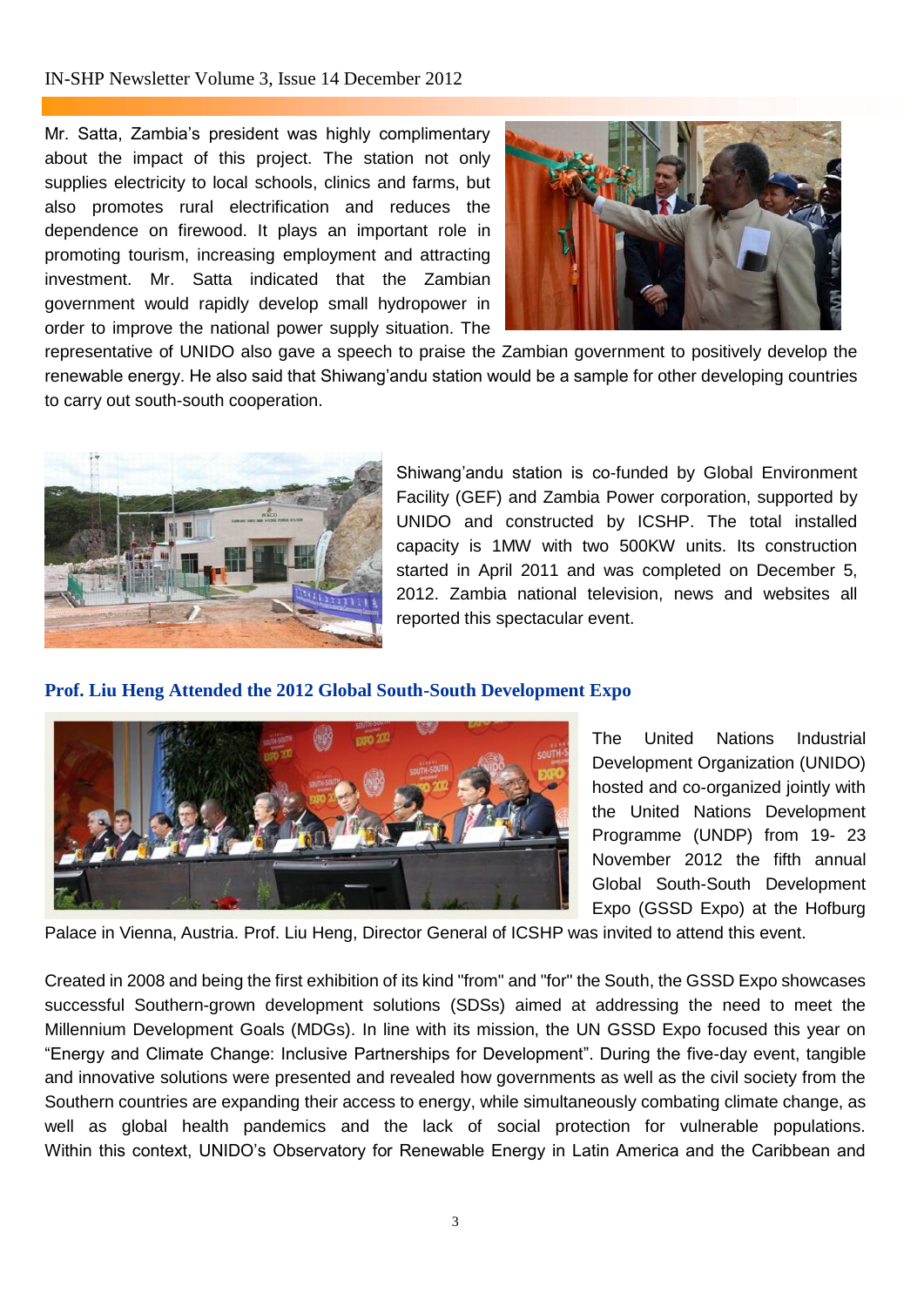#### IN-SHP Newsletter Volume 3, Issue 14 December 2012

Eletrobras' Light for All Programme were selected as showcase examples in the Solution 5 of the GSSD Solution Exchange Forum 1: "Energy, Climate Change and Industrial Development".

During the event, the UNIDO representative in Brazil and current head of the regional program of the Observatory for Renewable Energy in the Latin American Countries (LAC), Gustavo Aishemberg, presented the program in which he emphasized that the Centre is primarily a South-South cooperation program, aimed at fostering greater cooperation within the region through a series of tools developed to promote greater interaction between countries. A clear example is the renewable energy knowledge portal developed by UNIDO in the context of this regional program, which contains, among other tools, a virtual platform for the exchange of specialized information on renewable energy. These technical cooperation instruments developed by the Observatory are designed to enable countries to share information on best practices that will, in turn, induce a greater South-South cooperation.

Prof. Liu Heng and the representatives from UNIDO and Zambia Power Corporation introduced the Shiwang'andu small hydropower station. This project was specially recommended by UNIDO as an example of south-to-south cooperation. Prof. Liu was also awarded a certificate of " In recognition of special contribution to South-South Cooperation and Triangular Cooperation" by United Nations Office for South-South Cooperation.

While in Vienna, Prof. Liu also attended a preparatory meeting for the "World Water Development Report" in the UNIDO headquarter and the Industrial Development Board of UNIDO.



#### **The Ambassador of Austria to the PRC visited ICSHP**



Dr. Irene Giner-Reichl, the Ambassador of Austria to the PRC, invited by Prof.Liu Heng, visited ICSHP on December 14, 2012.

Prof. Liu first introduced the history, recent activities and achievements of ICSHP to the Ambassador, especially the completion of Shiwang'andu small hydropower station in Zambia constructed under the support of UNIDO and Vienna Renewable Energy Forum. He then also introduced the "Green Hydropower Approval Standards and Evaluation System" and "Rural Hydropower Capacity Expansion". The Ambassador was highly complimentary about the

positive role of ICSHP for global small hydropower development; she was also interested in the programs of "Green Hydropower Approval Standards and Evaluation System" and "Rural Hydropower Capacity Expansion". Dr. Giner-Reichl introduced the EU-China Water Platform situation. As the leading country of EU, Austria hopes that there would be more cooperation with ICSHP.

Besides, Prof. Liu also exchanged his views on the compilation of the World Water Development Report V.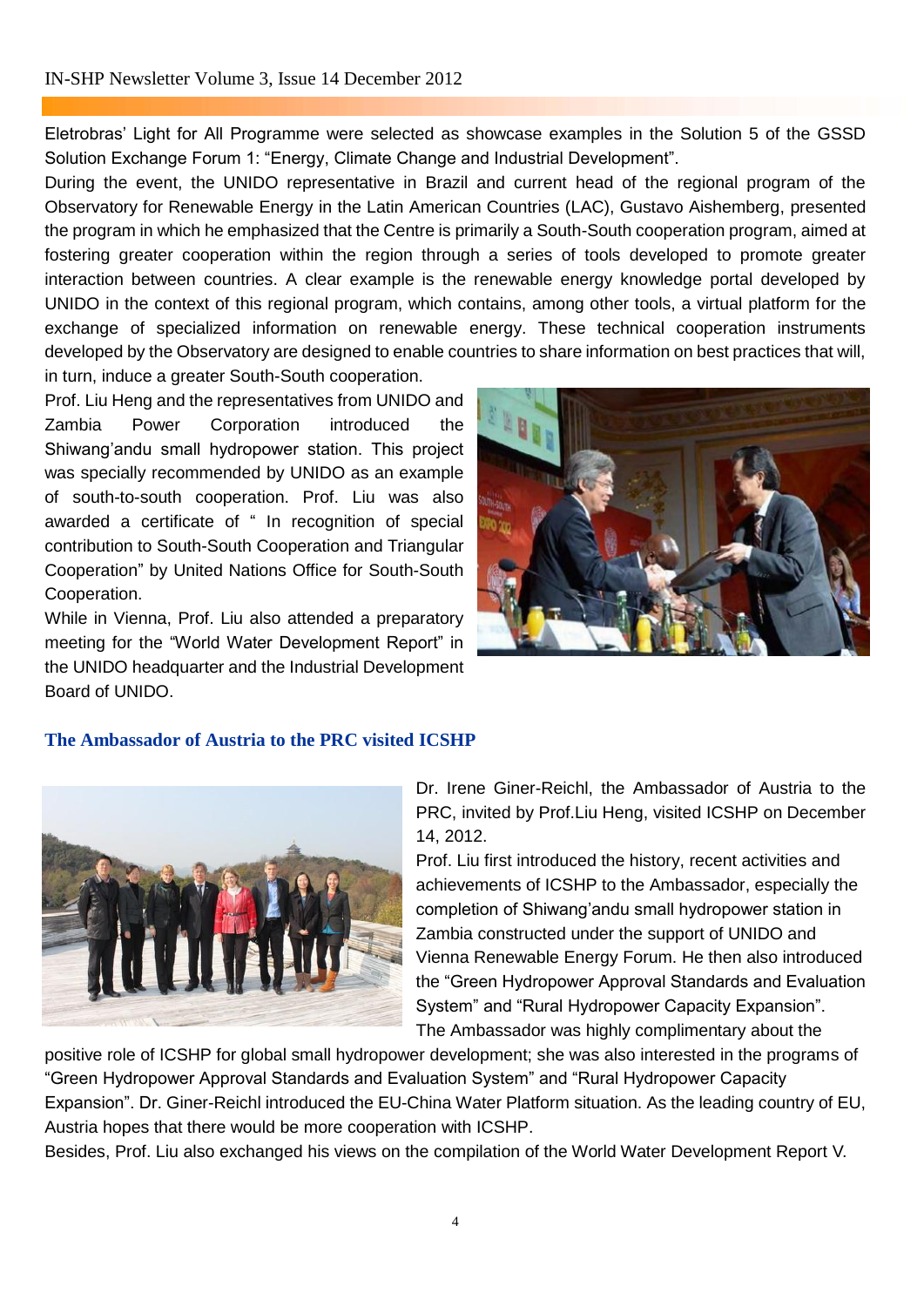# **Special Report: Introduction for Changsha Base of ICSHP**

#### **UNIDO ICSHP CHANGSHA HYDROPOWER CONTROL EQUIPMENT MANUFATURING BASE**

UNIDO ICSHP UNIDO ICSHP Changsha Hydropower Control Equipment Manufacturing Base, co-founded by UNIDO International Center on Small Hydropower and Changsha Municipal Government with HNAC as its carrier, is located in HNAC Production Base, Lusong Road, Lugu, Changsha National High-tech Industrial Development Zone.

#### **1. About HNAC**

HNAC Technology Co., Ltd. (restructured from Changsha Huaneng Automatic Control Group) is a private high-tech enterprise located in Changsha High-tech Industrial Development Zone. It covers an area of 80,000 m<sup>2</sup> with over RMB 100 million Yuan fixed assets and more than 800 staff. Since its establishment 19 years ago, HNAC has committed to the R&D and management of automatic control and information integrated processing for power plants, substations, pump stations and sewage treatment which are related to electric power industry.

By the end of 2012, HNAC products have been supplied to over 6,000 plants in 32 countries worldwide, of which the market share of hydropower automatic control equipments ranking the first in China.

HNAC was authorized by the former Ministry of Electric Power as the designated manufacturer of key products. In 1999, it was listed in the Recommended Catalog of Main



Equipments and Manufacturing Enterprises for Upgrading and Construction of Urban and Rural Power Grid by State Economic and Trade Commission and State Power Corporation, and nominated as one of the main drafters of Guidelines of the Application Of National Hydropower Station Automatic Equipment, Pump Stations Automation and Infomatization, Excitation and Governor Control Equipments and other automatic control equipments.

HNAC became a member of UNGC (United Nations Global Compact) in 2009; and was authorized to be the hydropower control equipment manufacturing base of UNIDO in 2010. HZNet Remote Monitoring Service Center was successfully put into operation in 2010, becoming the first platform in the industry to provide remote monitoring service to the users of hydropower plants and pump stations. In November of 2012, HNAC listing application was accepted by Hunan Supervision Bureau of CSRC and HNAC listing plan started. In 2012, HNAC became the first Academician Workstation in the field of water conservancy and hydropower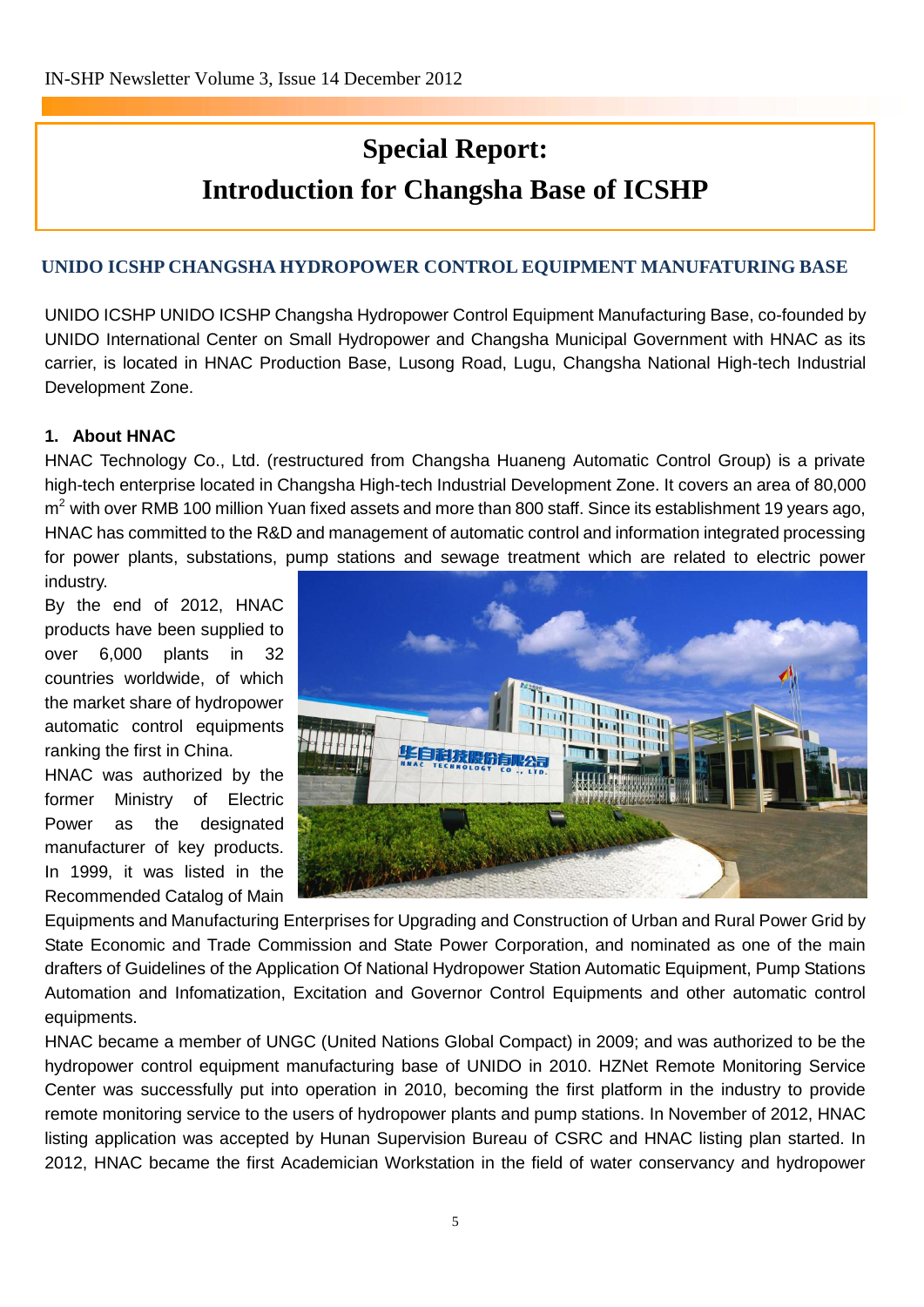automatic control. The awarding of Academician Workstation has played an important part in introducing the intellectual support, talents and technology connection, leading the development of intelligent water conservancy and hydropower.

HNAC has good awareness of its social responsibility. As the unique Control Technology Training Center of Chinese Society of Hydroelectric Engineering (CSHE), HNAC holds free trainings and seminars on automatic control technologies every year. Till now all together over 4,000 technicians worldwide have attend 55 phases of training workshop on small and medium hydropower automation system, pump station automation and information system. In the meantime, HNAC donates to the Hope Primary School, increases job vacancy and supports the environmental protection to create a harmonious society.

#### **2. UNIDO ICSHP Changsha Hydropower Control Equipment Manufacturing Base**



In October of 2010, the UNIDO ICSHP Changsha Hydropower Control Equipment Manufacturing Base (hereinafter referred to as the Base), co-founded by UNIDO International Center on Small Hydropower and Changsha Municipal Government with HNAC as the carrier, was settled in the west of HNAC Production Base. After two years of construction, the Base officially came into use on December 12, 2012. The overall building area is about  $4,000 \text{ m}^2$ . The first and second floors are for exhibition include a large conference room, the third to fifth floors are for research and development.

As a public platform of power plant industry, the first and second floors of the base introduce the development of the hydropower industry, UNIDO ICSHP and its Four Bases in the world, the primary and secondary equipments supplied by the enterprises in the power industry. It also has several multimedia meeting rooms and a large multifunctional studio which can hold more than 1000 people at a time.

#### **3. Development Goals and Responsibility**

Depending on HNAC's experiences on automation and information transformation in the fields of electric power, water conservancy and other industies, and the platform of ICSHP, Changsha Base has expanded its market to the automatic control and information integrated processing of solar power, wind power generation and other emerging industries. Meanwhile, we will make it a leading pioneer of small and medium hydropower control equipments with the highest R&D level, maximum production capability and the first sales output value in the world.

With the help of International Center on Small Hydropower, Changsha Base has carried out more and more technical exchange, and holds trainings and meetings for the hydropower industry both at home and abroad. It will promote the cooperation of small hydropower and other renewable energy between China and various countries, push forward the economic and technical cooperation exchange in small hydropower, and greatly accelerate the development and ultilization of renewable energy. (Contributed by Reporter of Changsha Base).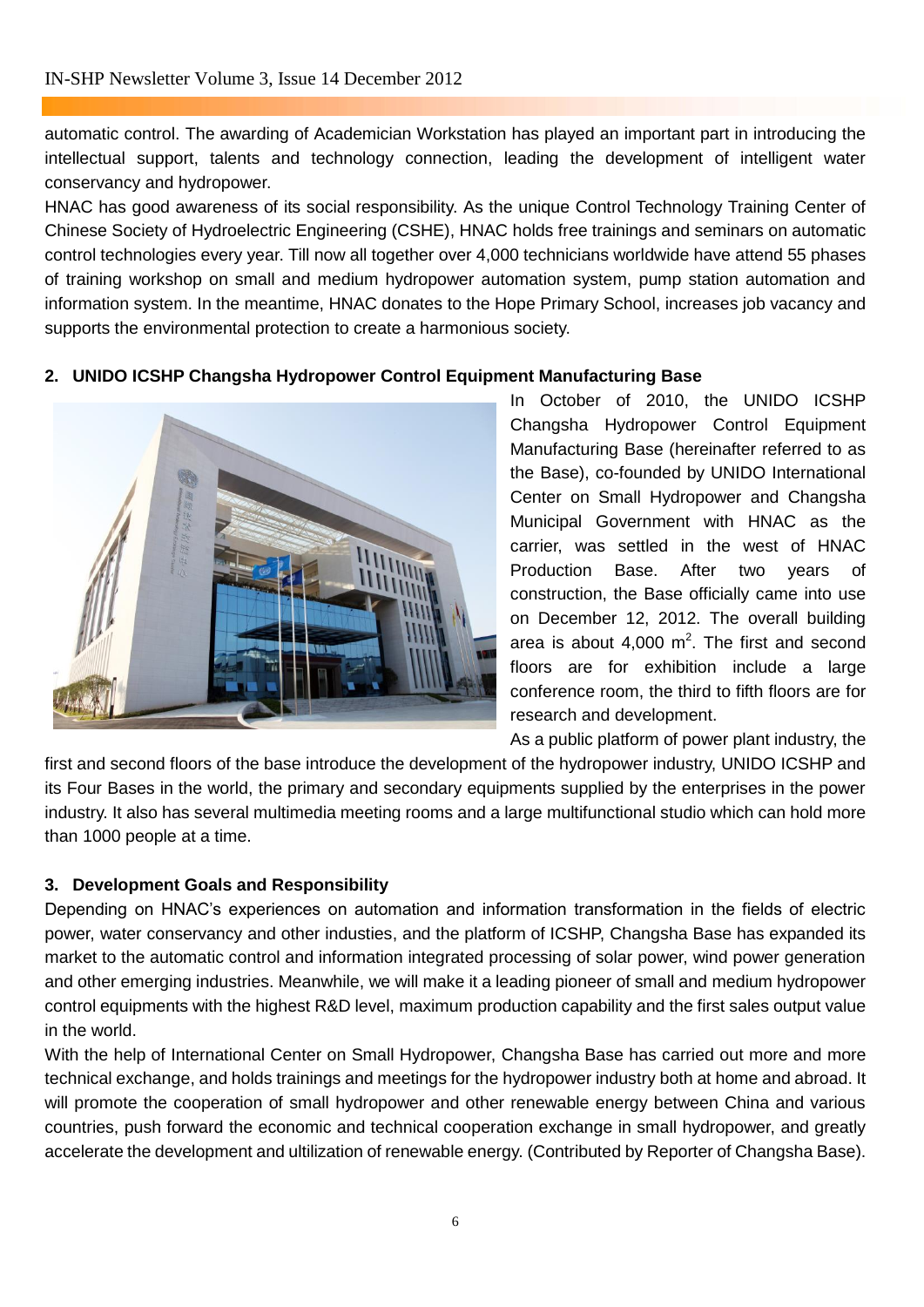# **World SHP News**

- **1. America**
- **2. Asia**
- **3. Europe**
- **4. Oceania**

#### **America**

#### **[Canadian developer still eyeing hydro as power source for Nunavut capital](http://www.hydroworld.com/articles/2012/12/canadian-developer-still-eying-hydro-as-power-source-for-nunavut-capital.html)**

#### Hydro World (December 12, 2012)

A proposal from the Qulliq Energy Corporation could provide hydroelectric power to the capital of Canada's northernmost territory, should it be approved by the Iqaluit City Council.

Qulliq said its plan is to build two hydropower plants -- one at Janyes Inlet and the other on the Armshow River -- on the south side of Frobisher Bay. According to a 2007 prefeasibility study, the Janyes Inlet project would have a total capacity of 5 MW, while the Armshow River plant could generate between 3.4 and 7.5 MW depending on its configuration.

The company is currently working on environmental reviews and awaiting Iqaluit approval, after which it will begin searching for investors for the US\$450 million project.

#### **[Investment group completes acquisition of Allegheny River hydropower projects](http://www.hydroworld.com/articles/2012/11/investment-group-completes-acquisition-of-allegheny-river-hydropower-projects.html)**

#### Hydro World (December 4, 2012)

Energy Investors Funds has acquired the Allegheny 8 and Allegheny 9 hydropower projects through its United States Power Fund IV. Financial details of the deal and the were not disclosed.

The plants, which have a total combined capacity of 30.4 MW, were completed in 1990 and are located on the Allegheny River about 35 miles from Pittsburgh. Both hydroelectric facilities will be operated by [Northbrook](http://buyersguide.pennwell.com/Search/HR/18026/northbrook-energy.html)  [Energy](http://buyersguide.pennwell.com/Search/HR/18026/northbrook-energy.html) subsidiary Allegheny Power LLC under a power-purchase agreement with the New York State Electric & Gas Corporation. The agreement runs through August 2030.

"We believe the project has all of the attributes we look for in an investment," says EIF managing partner Herb Magid. "It has a solid operational history, a long-term off-take contract with a highly rated utility for the power that the plants produce, and great prospects for operating efficiently well into the future."EIF is a private equity fund management firm dedicated exclusively to the independent power and electric utility industry.

#### **Asia**

#### **[Greenko acquires 14-MW Sumez hydroelectric project in Himachal Pradesh](http://www.hydroworld.com/articles/2012/11/greenko-acquires-14-mw-sumez-hydroelectric-project-in-himachal-pradesh.html)**

#### Hydro World (December 5, 2012)

Indian renewable energy company Greenko has acquired the 14-MW Sumez hydropower plant, moving the company closer to its target of 1,000 MW of hydroelectric production by 2015. [Greenko](http://www.hydroworld.com/articles/2010/07/greenko-to-acquire.html) says the Sumez hydropower project has a total value of about US\$24 million, including normal project finance debt, though the company did not disclose details of the transaction. "Our hydro capacity has grown by 58% this financial year and Sumez now gives us access to the merchant power market, where we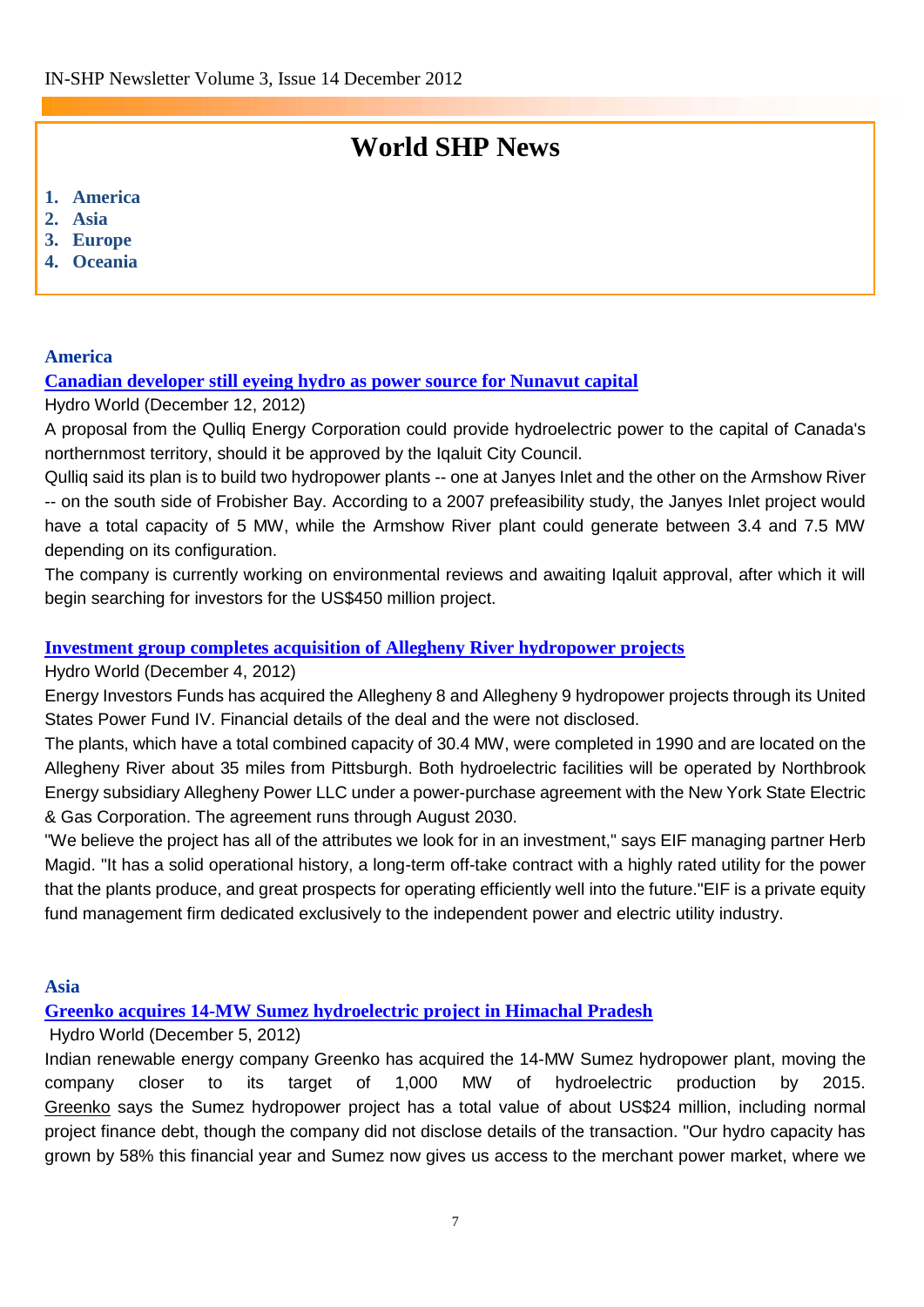expect to generate attractive returns for our shareholders," said Anil Chalamalasetty, Greenko's Chief Executive Officer.

Sumez was completed in early 2012 and was registered by the Rango Raju Warehousing Private Limited under the United Nations Framework Convention on Climate Change (UNFCCC). Greenko says its output is currently contracted to the state's electricity board.

The acquisition of Sumez now gives [Greenko](http://www.hydroworld.com/articles/2008/07/greenko-acquires-concessions-for-four-india-projects.html) a total of 11 run-of-river hydro projects in [India's Himachal](http://www.hydroworld.com/articles/2012/11/hydropower-development-continues-in-indias-himachal-pradesh-with-new-adb-loan.html)  [Pradesh state,](http://www.hydroworld.com/articles/2012/11/hydropower-development-continues-in-indias-himachal-pradesh-with-new-adb-loan.html) which have a combined capacity of 71 MW. "We will continue to selectively acquire high quality hydro projects, as current market conditions have created opportunities for a well-capitalized business such as Greenko to secure assets at very attractive prices," Chalamalasetty said. In all, the company's hydro portfolio now consists of 289 MW-worth of total capacity.

#### **Europe**

#### **[Portland signs deal for in-pipe hydro system](http://www.hydroworld.com/articles/2012/12/portland-signs-deal-for-in-pipe-hydro-system.html)**

Hydro World (December 21, 2012)

Renewable power developer Lucid Energy Inc. and the City of Portland are set to begin construction of an in-pipe hydroelectric system.

The project, which is scheduled for completion in June 2013, will use Lucid's "LucidPipe" generating units, which will be installed in a section of large-diameter, gravity-fed water pipeline. The company says the units will produce at least 10 MW of energy and are being installed as part of Portland's Climate Action Plan.

"It really speaks to Portland's understanding about the importance of the convergence of water and energy in building a sustainable economy, and it will set an example for water agencies all over the world who, like Portland, are looking to reduce energy costs and embrace clean energy and smart water innovation," said [Lucid](http://buyersguide.pennwell.com/Search/HR/17931/lucid-energy-technologies-llp.html) President and Chief Executive Officer Gregg Semler. Portland's in-pipe hydropower system will be the second major LucidPipe installation, [following the installation of a system in Riverside, Calif., earlier this year.](http://www.hydroworld.com/articles/hr/print/volume-31/issue-4/departments/tech-briefs.html)

#### **Oceania**

**[Hydro Tasmania awards contract for work at 10.5-MW Rowallan hydropower project](http://www.hydroworld.com/articles/2012/11/hydro-tasmania-awards-contract-for-work-at-105-mw-rowallan-hydropower-project.html)** 

Hydro World (November 9, 2012)

Hydro Tasmania has awarded a US\$4 million contract to Hazell Bros for the first stage of an upgrade project at Rowallan Dam. The contract will see Hazell Bros. make improvements to the 44-year-old dam, bringing it up to modern standards over the next three years.

[Hydro Tasmania](http://www.hydroworld.com/articles/2011/10/iha-performs-first.html) says a 2011 review found the dam's performance was consistent with expectations for a structure of its design, construction and age, although improved understandings of risks will allow the utility to reduce risks that were unforeseen in 1968. As per the contract, Hazell Bros. will construct new concrete walls inside the existing spillway walls by May 2013, after which it will increase the dam's flood capacity through summer 2015.

In all, Hydro Tasmania says it expects to spend about \$14 million on work at Rowallan Dam over the next three years as part of the company's rolling 10-year asset management plan.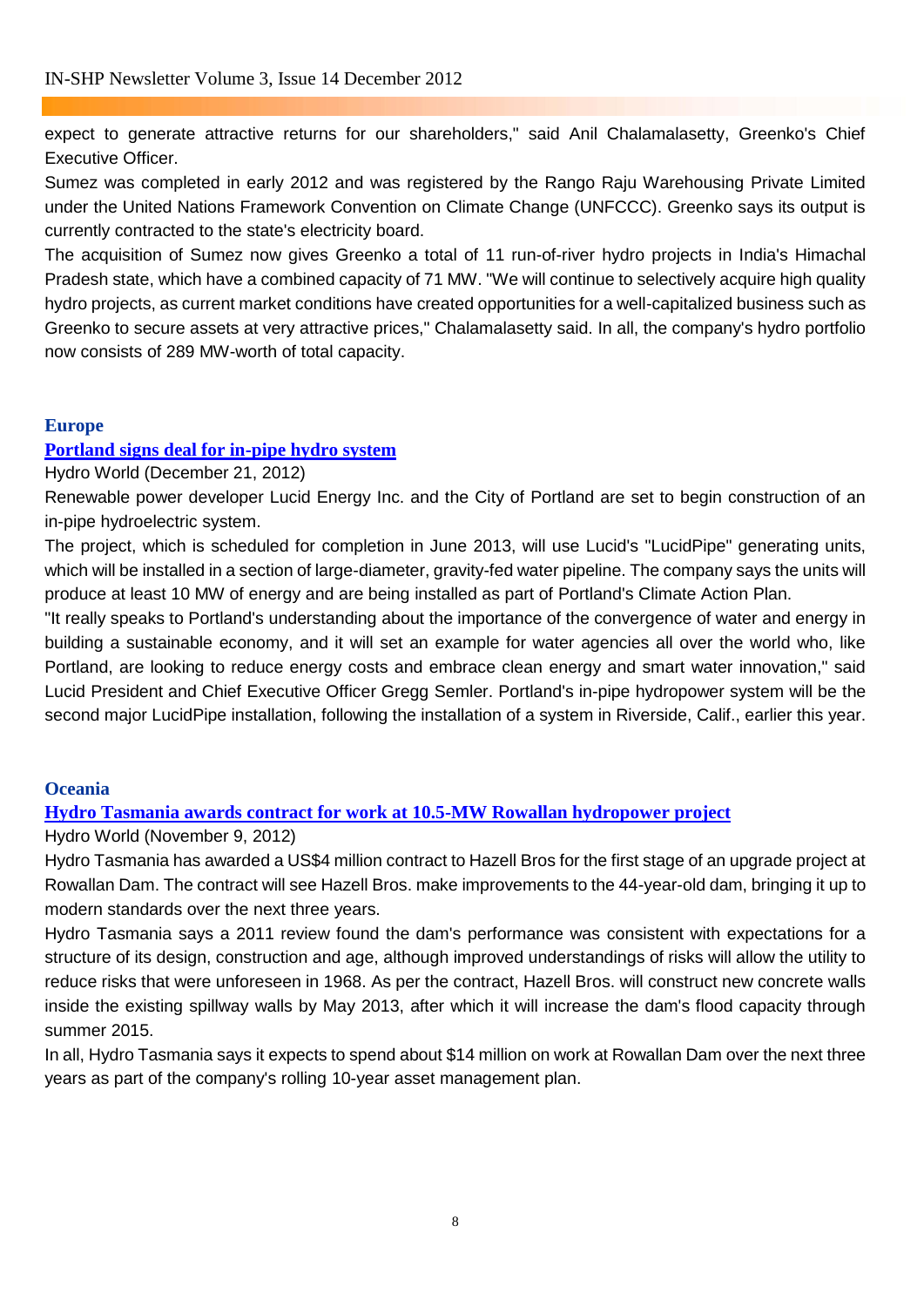### **Clean Development Mechanism**

- **1. Kyoto Protocol Outcome from Climate Talks (COP18) in Doha**
- **2. Climate Finance**

#### **1. Kyoto Protocol Outcome from Climate Talks (COP18) in Doha**

From November 26 to December 7, 2012, the United Nations hosted the 18th Conference of the Parties (COP) in Doha, Qatar. In 2011, there was not enough time at the COP 17 in Durban to finalize all the rules, after the EU agreed to a second commitment period for the Kyoto Protocol (KP2). **In Doha, the rules for that second commitment period were finally agreed upon, allowing it to move forward for another eight-year period (2013-2020). While countries who have joined this second commitment period (including the EU, Australia, Switzerland, and Norway) only contribute 15 percent of global emissions, this is an important step in that it maintains the only legally binding instrument under the UNFCCC.**

With the new legal arrangement, these countries will be able to begin implementing their new commitments from January 1, 2013 without any gaps. KP2 also features an ambition trigger, which requests that KP2 Parties revisit and increase their commitments by 2014 (rather than 2015) in line with the 25-40 percent emissions reductions called for by the [IPCC 4th Assessment Report.](http://www.ipcc.ch/publications_and_data/ar4/syr/en/contents.html) This issue will be considered at a high-level ministerial roundtable in 2014. In addition, developing countries were granted an increase of the "Share of Proceeds," a means to use a percentage of the revenue generated by carbon market mechanisms to help developing countries meet the cost of climate change adaptation.

**For non-KP2 Parties (e.g. Canada, Japan, Russia, New Zealand), negotiators agreed to restrict those Parties' eligibility to the Protocol's flexible market mechanisms. In other words, although they can "participate" in clean development mechanism (CDM) projects, they cannot "transfer" or "acquire" the resulting units; only KP2 countries can trade such units.** Another key issue was how many "surplus of emission allowances" a country could carry over from the first to the second commitment period without jeopardizing the environmental integrity of the market. Countries decided to further restrict the trading and retirement of units generated from the flexible market mechanisms. This means that although a country will be allowed to carry over 100 percent of its surplus, it must happen under the following conditions:

- Any surplus will be put into a new emission allowance account called the "Previous Period Surplus Reserve;"
- A country will only be able to use this allowance if it exceeds its allowed emission [\(or assigned amount\)](http://unfccc.int/kyoto_protocol/mechanisms/emissions_trading/items/2731.php), and if its new emissions target is more ambitious than in the previous period; and
- There is a limit to the number of emission allowances (units) countries can trade.

In addition, many countries stated publicly in Doha that they do not plan to purchase any such units.

While it is important to have the Kyoto Protocol moving forward—even with a smaller group of countries than under the first period—the key question now is how the Protocol's structure and rules will impact the new negotiation track and how much this model will influence the post-2020 architecture.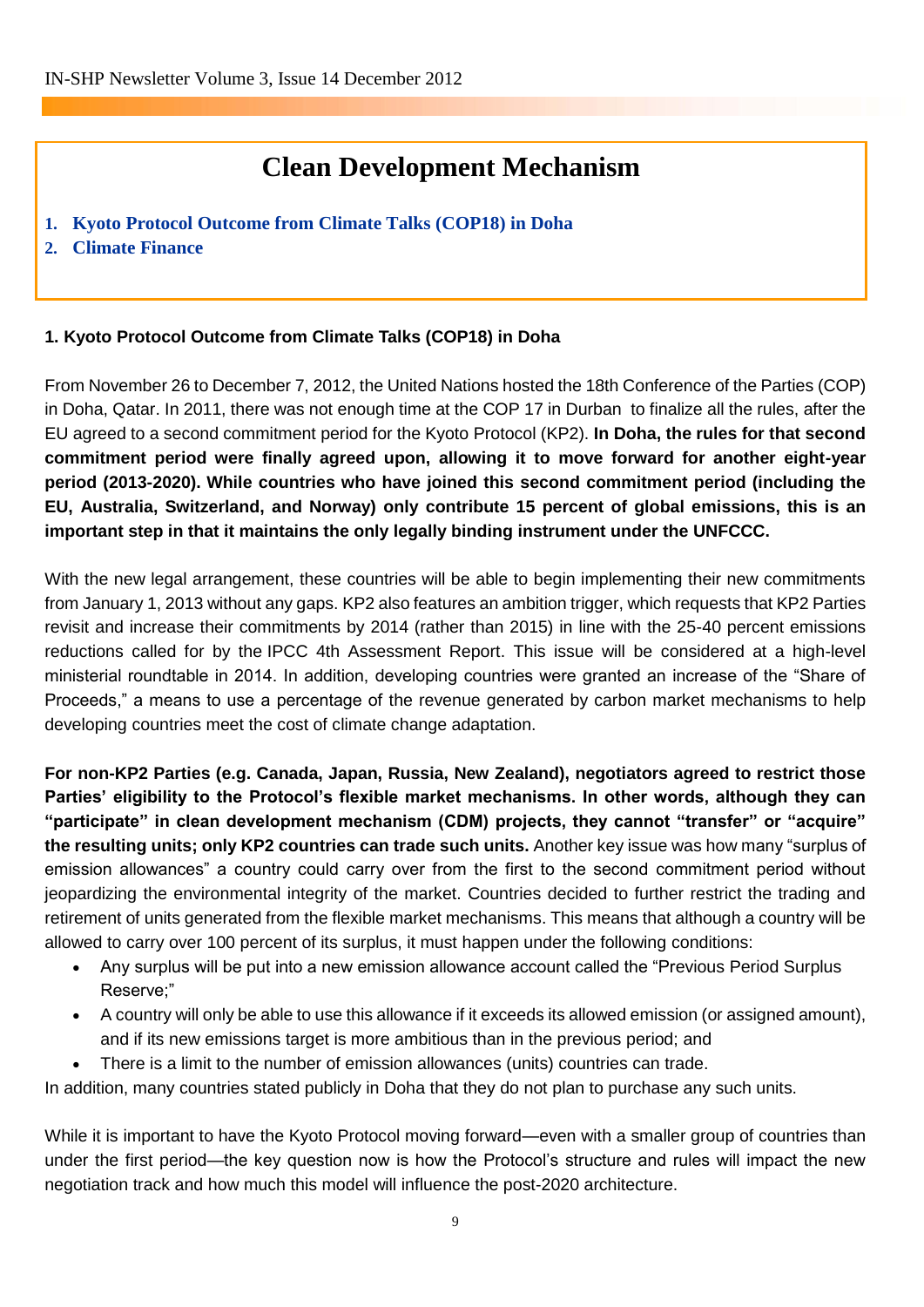#### **2. Climate Finance**

Cited from: *Reflections On COP 18 In Doha: Negotiators Made Only Incremental Progress*. Available online: [http://insights.wri.org](http://insights.wri.org/)

The key question on climate finance at Doha was what signal developed countries could send to developing countries on the continuation and increase of funding after 2012. Doha marked a key moment in this debate due to the fact that there was no bridge between the "fast start finance" period (which ends in 2012) and the \$100 billion commitment made in Copenhagen that begins in 2020. Developing countries were hoping for some certainty of how to get from here to there.

However, the result was a weak agreement. There was no collective mid-term commitment on scaled-up funding. Developed countries only agreed to maintain through 2015 at least the average finance levels provided during 2010-12–roughly \$10 billion a year. It is difficult to know exactly what has been pledged towards this target and to compare each country's efforts. These open accounting questions and inconsistencies are scheduled to be addressed by 2014, as countries consider ways to better measure, track, and report climate finance.

Encouragingly, a few European countries–Denmark, France, Germany, Sweden, and the UK–individually pledged more funding annually post-2012 than they had during 2010-12. These new pledges collectively add up to more than \$10 billion over a one- to two-year period starting in 2013. There were, however, an entire set of countries that were let off the hook in Doha, with many citing the difficult economic conditions as the primary reason for their lack of a new pledge. The final agreement calls on these countries to make a pledge for 2013 and beyond "when their financial circumstances permit." In addition, no clear pathway was established that would require developed countries to lay out a roadmap with their "strategies and approaches" to reach the target of mobilizing \$100 billion annually by 2020. Instead, negotiations on this pathway were deferred to the next COP.

Additionally, countries pledged or provided a little more than \$10 million to the Green Climate Fund (GCF) to meet its administrative costs as its Board works to further operationalize the Fund in 2013. Countries also agreed to develop the rules of engagement between the COP and the GCF Board in order to allow the COP to guide the Fund's strategic direction without interfering in its day-to-day operations. The Standing Committee on Finance, acting on behalf of the COP, will work with the GCF Board to develop these rules through 2013, with the goal of agreeing on them by COP 19.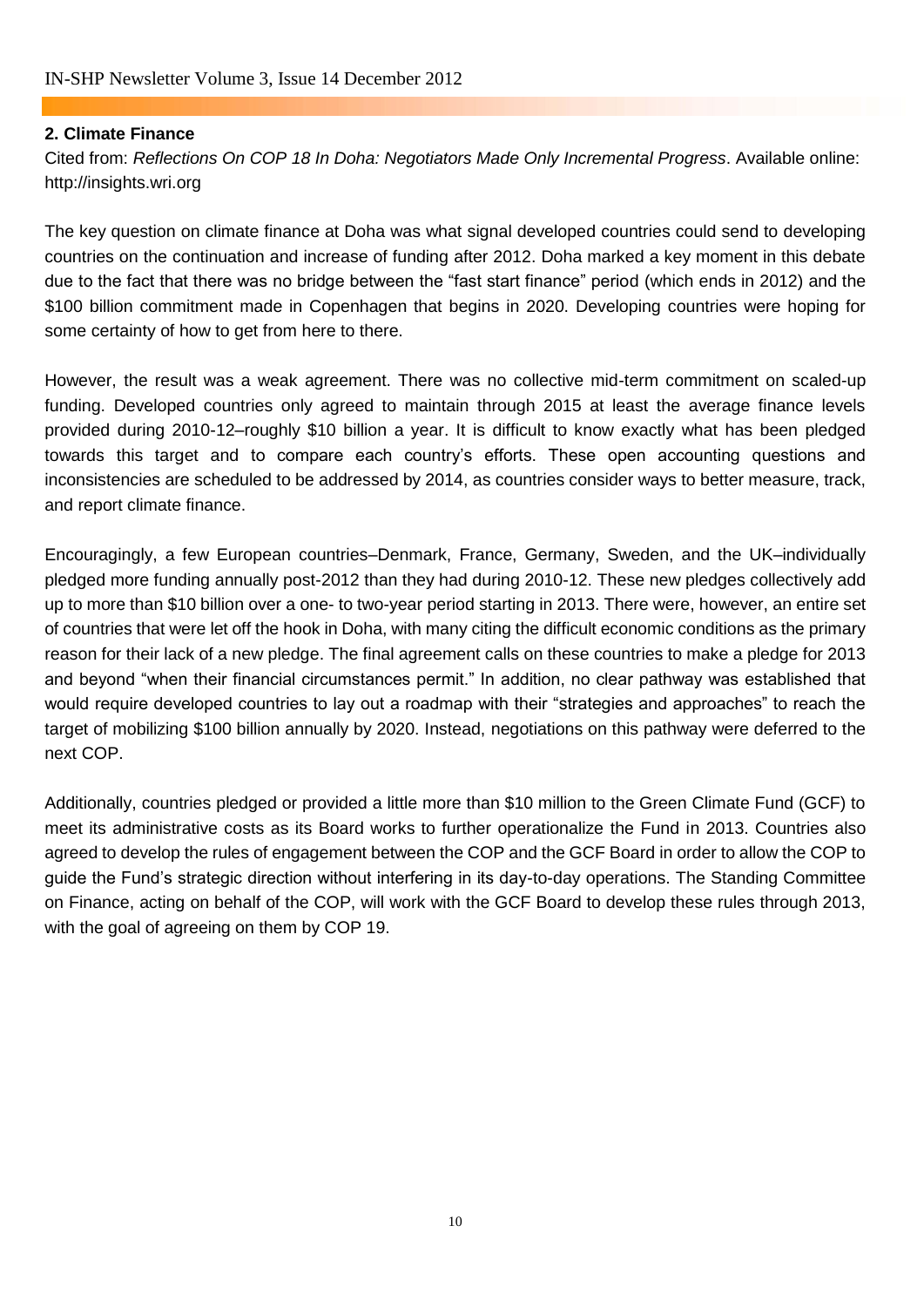# **Update: World Small Hydropower Development Report**



# **World Small Hydropower Development Report**



The International Centre on Small Hydro Power (IC-SHP) is the Secretariat of the first World SHP [Development Report.](http://www.inshp.org/wsr.asp?BID=50) The Report will enter the peer-review stage after the 15<sup>th</sup> of January and is aimed to be published by April 2013.

The aim of the Report is to give a global overview of the country status of SHP and thereby inform SHP practitioners, policy- and decision-makers, investors on the opportunities that SHP has to offer as a clean, renewable and local energy for sustainable development worldwide.

Please note that ICSHP is currently not accepting any more contributions. However, since this is an on-going project, we are always glad to hear from practitioners of countries that would like to provide up-to date information for their country. Additional information and preview case studies are provided on the now [World](http://www.inshp.org/wsr1.asp)  [SHP Development Report](http://www.inshp.org/wsr1.asp) homepage section. Contact: Lara Esser, email: [lara@icshp.org.](mailto:lara@icshp.org)

**Forthcoming events**

**Events World Future Energy Summit 2013** 

| <b>Events</b>                                                                                                                      |                                                                                                     |
|------------------------------------------------------------------------------------------------------------------------------------|-----------------------------------------------------------------------------------------------------|
| <b>World Future Energy Summit 2013</b><br>Abu Dhabi National Exhibition Centre<br>15-17 January, 2013                              | <b>Hydrovision International</b><br>Colorado Convention Center, Denver, USA<br>$23 - 26$ July, 2013 |
| 3rd Technical Workshop of the Regional Program &<br>6th Hydro Power for Today Forum<br>Mexico<br>Sprint 2013, Date To Be Announced | Hydro 2013- Promoting the Versatile Role of Hydro<br>Innsbruck, Austria<br>7 - 9 October 2013       |
| 5th Annual Small Hydro<br>Vancouver, Canada<br>16 - 17 April, 2013                                                                 |                                                                                                     |